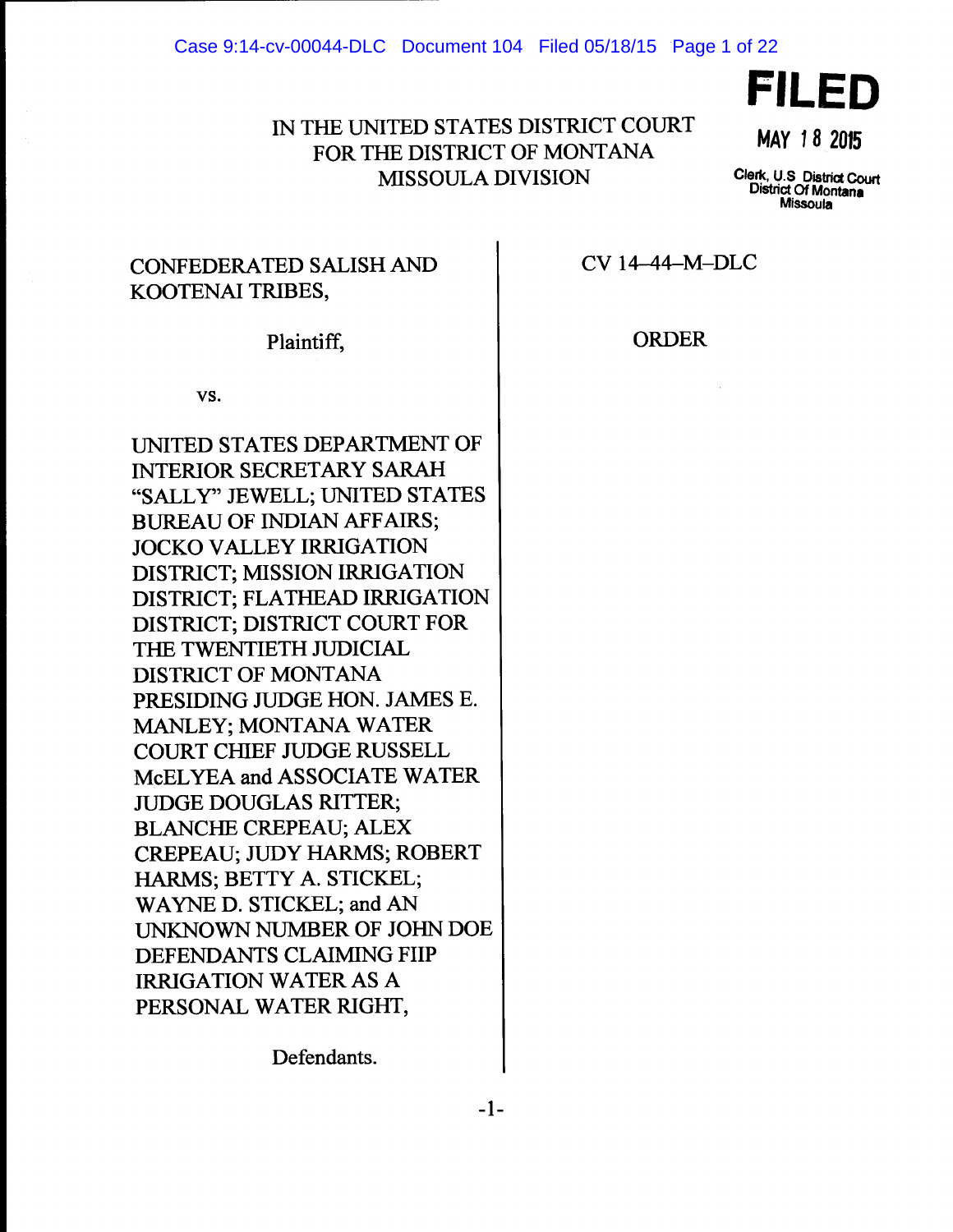and

# MONTANA ATTORNEY GENERAL,

Defendant-Intervenor.

Before the Court are the following ripe motions: (1) motion to dismiss for lack of subject matter jurisdiction, filed by Defendants Hon. James E. Manley, Hon. Russell McElyea, and Hon. Douglas Ritter ("Montana Judges"); (2) motion to dismiss for lack of subject matter jurisdiction, filed by Defendants Judy Harms, Robert Harms, Betty A. Stickel, and Wayne D. Stickel ("Harms and Stickels"); (3) motion to dismiss for lack of subject matter jurisdiction, filed by Defendant-Intervenor Montana Attorney General ("Attorney General"); ( 4) motion for extension of time to file an answer, filed by Defendants Jewell and United States Bureau of Indian Affairs ("Federal Defendants"); and (5) Federal Defendants' motion to stay. For the reasons explained below, the Court grants the motions to dismiss and denies Federal Defendants' procedural motions as moot.

### FACTUAL AND PROCEDURAL BACKGROUND

For purposes of Defendants' motions to dismiss, "[a]ll factual allegations set forth in the [C]omplaint are taken as true and construed in the light most favorable to [Plaintiff]." *Lee v. City of Los Angeles,* 250 F.3d 668, 679 (9th Cir.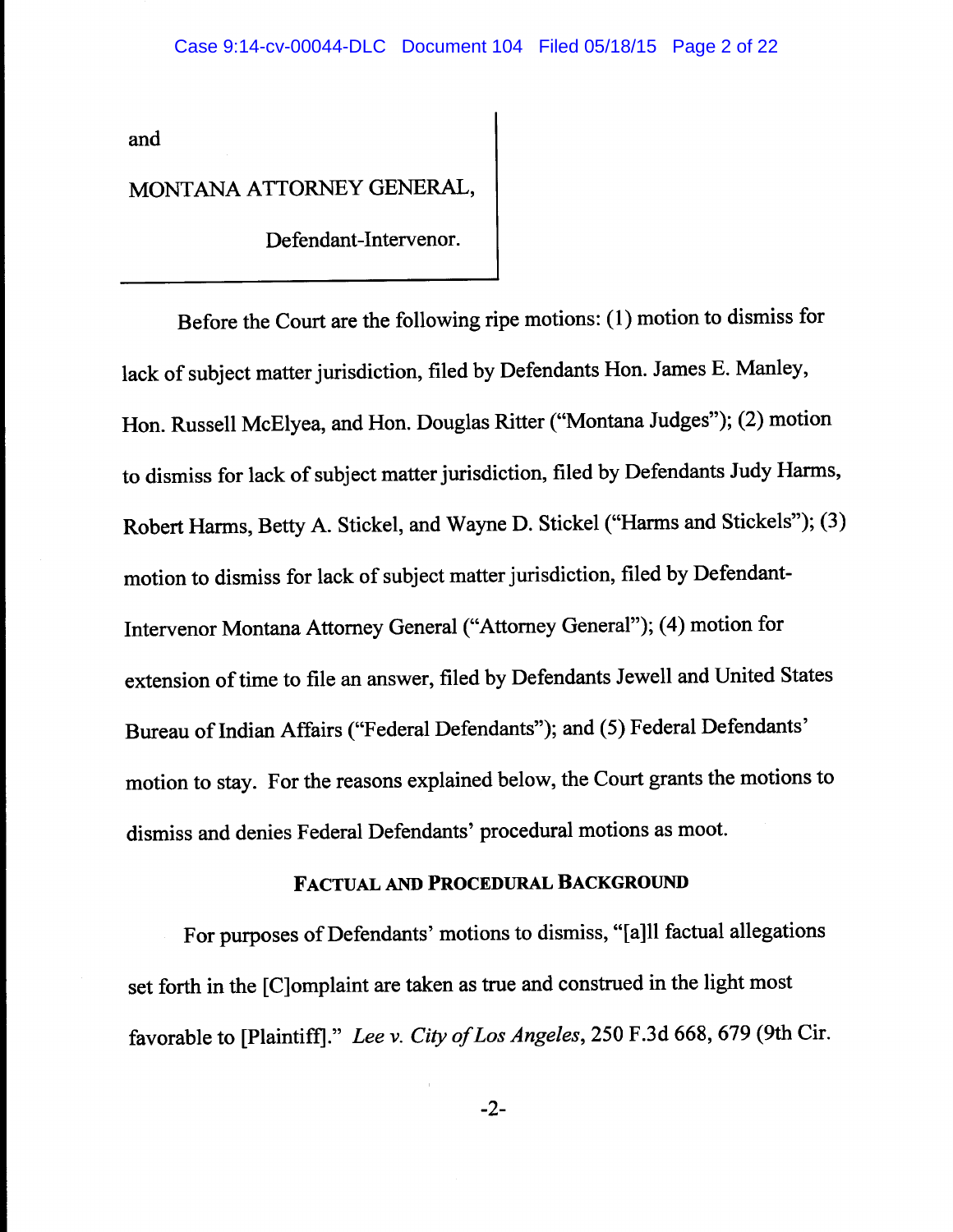2001).

In 1855, the United States and what became known as the Confederated Salish and Kootenai Tribes ("Tribes") entered the Hellgate Treaty ("Treaty") creating the Flathead Indian Reservation ("FIR"). Prior to the Treaty, the Tribes transiently occupied much of present-day Montana, and engaged in the typical activities of tribal life throughout the region. The Treaty itself resulted in, among other things, cession of tribal lands west of the Continental Divide to the United States, reservation of the land currently comprising the FIR for the exclusive use and benefit of the Tribes, and reservation of an "exclusive right of taking fish in all the streams running through or bordering" the FIR and "at all usual and accustomed places." (Doc. 27 at 10 (citations omitted).)

Between 1855 and 1904, tribal members engaged in traditional hunting and fishing practices within the boundaries of the FIR, but also began to engage in more formal agricultural practices, including construction of irrigation ditches and water delivery systems. Then, in 1904, the United States Congress enacted the Flathead Allotment Act, which generally permitted non-Indian entry into the FIR and created the Flathead Indian Irrigation Project ("FHP"). Congress amended the Flathead Allotment Act in 1908 to provide for physical expansion of the FHP and create a system for non-Indians to obtain a water right. The 1908 amendment also

-3-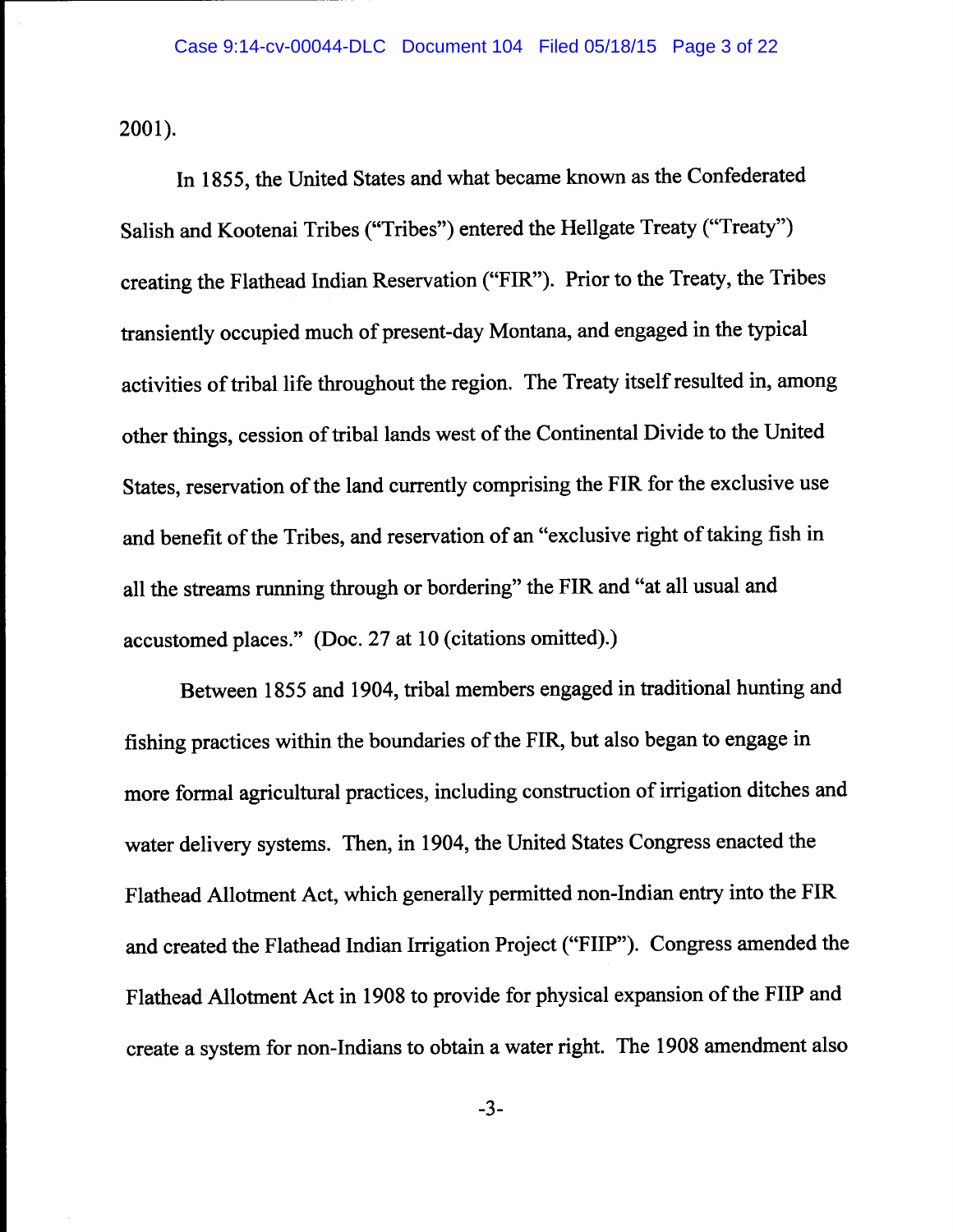### Case 9:14-cv-00044-DLC Document 104 Filed 05/18/15 Page 4 of 22

included provisions requiring non-Indians to pay the costs of construction of the FHP, in amounts proportional to the acreage individual non-Indians intended to irrigate. The amendment contemplated transfer of management and operation of the FHP to the owners of the land irrigated by the system *after* all costs had been paid.

By 1926, only a small percentage of the cost of the FHP had been paid by non-Indian landowners utilizing the system. In that year, Congress passed legislation requiring landowners to form irrigation districts for the purpose of entering into repayment contracts with the Secretary of the Interior. The contracts provided a fifty-year repayment term, and specified that a portion of FIR hydroelectric revenues were to be used to pay for the FHP. Twenty-two years later, after a series of contract amendments failed to catalyze full reimbursement, Congress passed further legislation adjusting the payment terms and superseding all previous contracts. Ultimately, the irrigation districts  $-$  defendants in this case -have not repaid the federal government for the costs of the FHP. Moreover, "[t]he repayment contracts did not change or divest the [Bureau of Indian Affairs] of title to [the] FHP then or prospectively nor did they divest the [Bureau of Indian Affairs] of its federal duty to operate and maintain the FHP." (Doc. 27 at 32.)

Following the Montana Legislature's passage of the Water Use Act,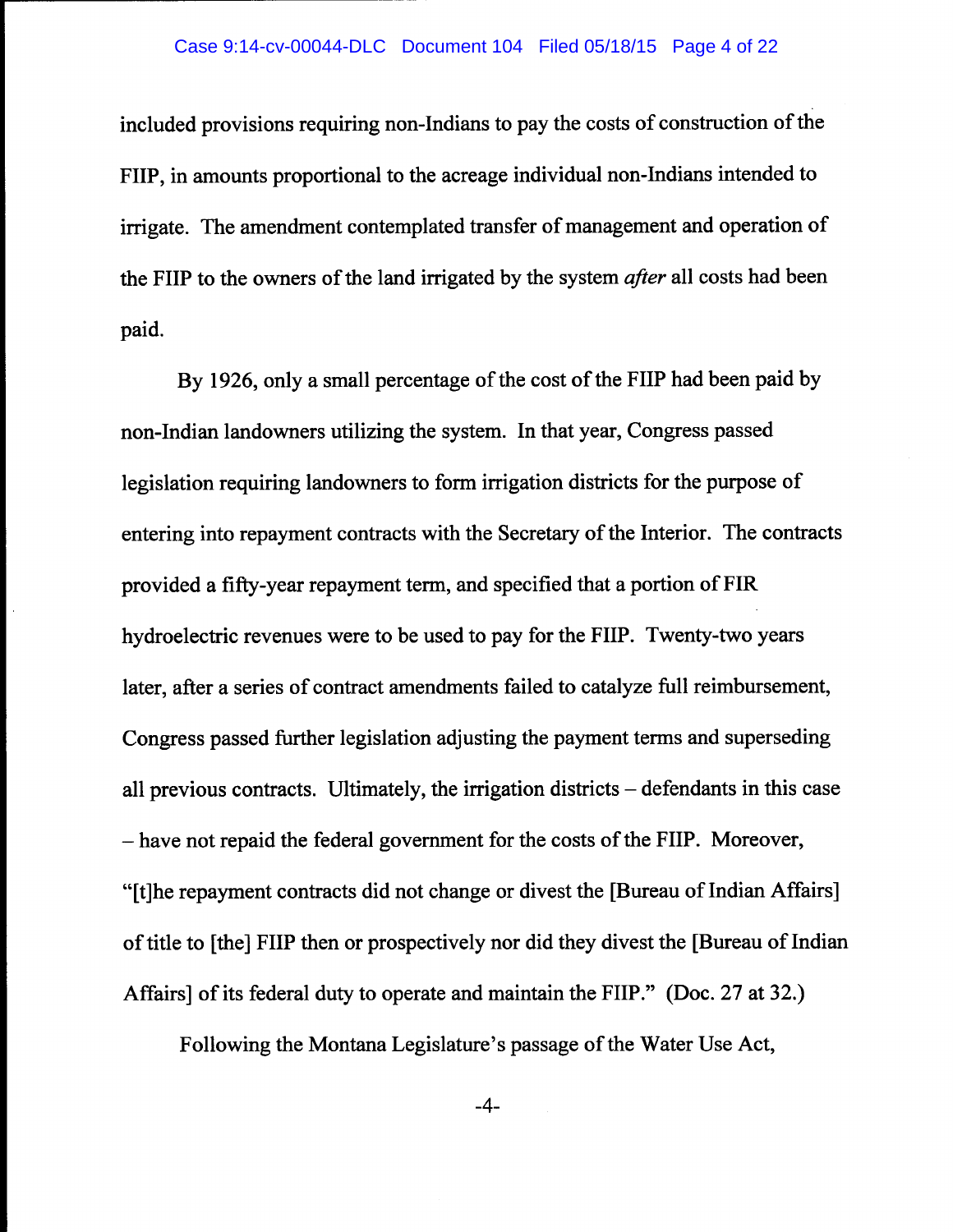Montana Code Annotated§ 85-2-101 et seq., in 1976, the Bureau of Indian Affairs filed a water rights claim in its own name for water necessary to serve the FHP, and also filed a claim, listing the Tribes as co-owner, for all waters associated with the FIR. The Tribes also filed a water rights claim in their own name for all waters associated with the FIR. Adjudication of those claims has been statutorily suspended since the l 980's due to ongoing negotiations between the Tribes and the Montana Reserved Water Rights Compact Commission. The statutory suspension expired on July 1, 2013 and, notwithstanding passage of a negotiated compact, the Tribes must file water rights claims with the Montana Department of Natural Resources Conservation by June 30, 2015.

The Tribes filed this action on February 27, 2014, and filed their First Amended Complaint ("Amended Complaint") on May 15, 2014. The Tribes seek a declaration that: (1) all waters on, under, and flowing through the FIR were reserved for the Tribes by the Hellgate Treaty; (2) the lands comprising the FIR were never a part of the public domain; (3) for purposes of Montana's prior appropriation scheme, the Tribes' aboriginal water rights carry a priority date of time immemorial and their consumptive rights carry a priority date of July 16,

<sup>1.</sup> The CSKT Water Compact passed the Montana Legislature in April 2015, and was signed into law by Montana Governor Steve Bullock on April 24, 2015. The Court takes judicial notice of these facts pursuant to Rule 201(b) of the Federal Rules of Evidence.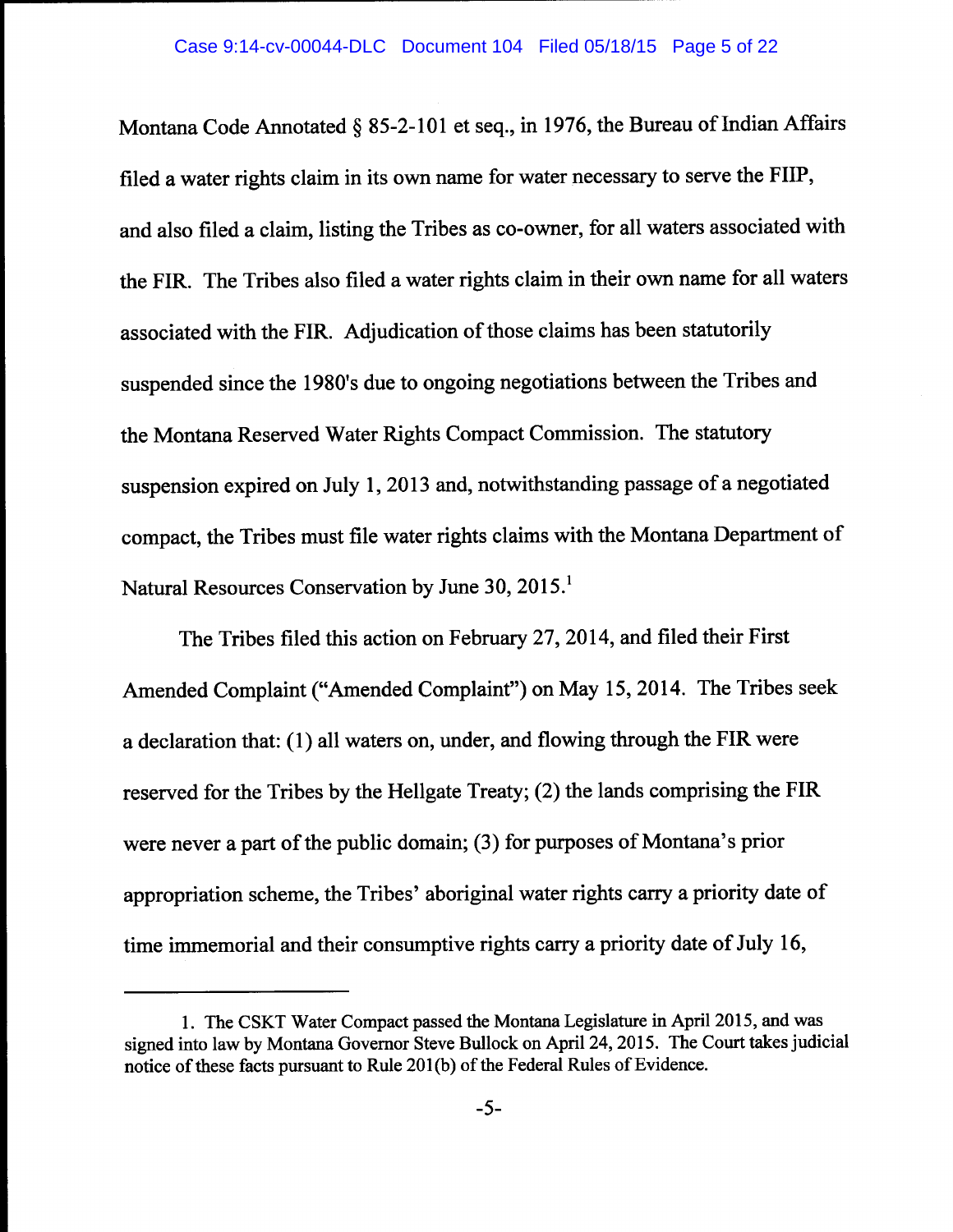1855; (4) no individual has successfully acquired a right to the Tribes' reserved water; (5) the water serving the FHP comes out of the Tribes' 1855 right, and carries a priority date of April 23, 1904; and (6) the FHP has always been administered by the Bureau of Indian Affairs.

The Tribes also seek injunctive relief as to several cases pending before the Montana Judges in their respective courts, which the Tribes allege implicate their federal reserved water rights. First, the Tribes seek an order enjoining Judge Manley of the 20th Judicial District Court of Montana "from taking any action to determine who owns water rights, or claims to water rights made available through any FHP irrigation facility, structure, reservoir[,] ditch or other means" in two cases filed in that court. (Doc. 27 at 44.) The Tribes allege that the state court "is proceeding with a trial on the question of ownership of water rights on the federal FHP in the middle of the Tribes' [FIR]." *(Id.* at 40.) Second, the Tribes seek an order enjoining Judges McElyea and Ritter of the Montana Water Court from exercising jurisdiction over a case involving some of the same parties and questions of water ownership raised in the cases before Judge Manley. Plaintiffs' and the Montana Judges agree that the Montana Water Court case, *In Re Adjudication of Existing and Reserved Water Rights to the Use of Water, Both Surface ad Underground, of the Federal Flathead Indian Reservation, Basin 76L,*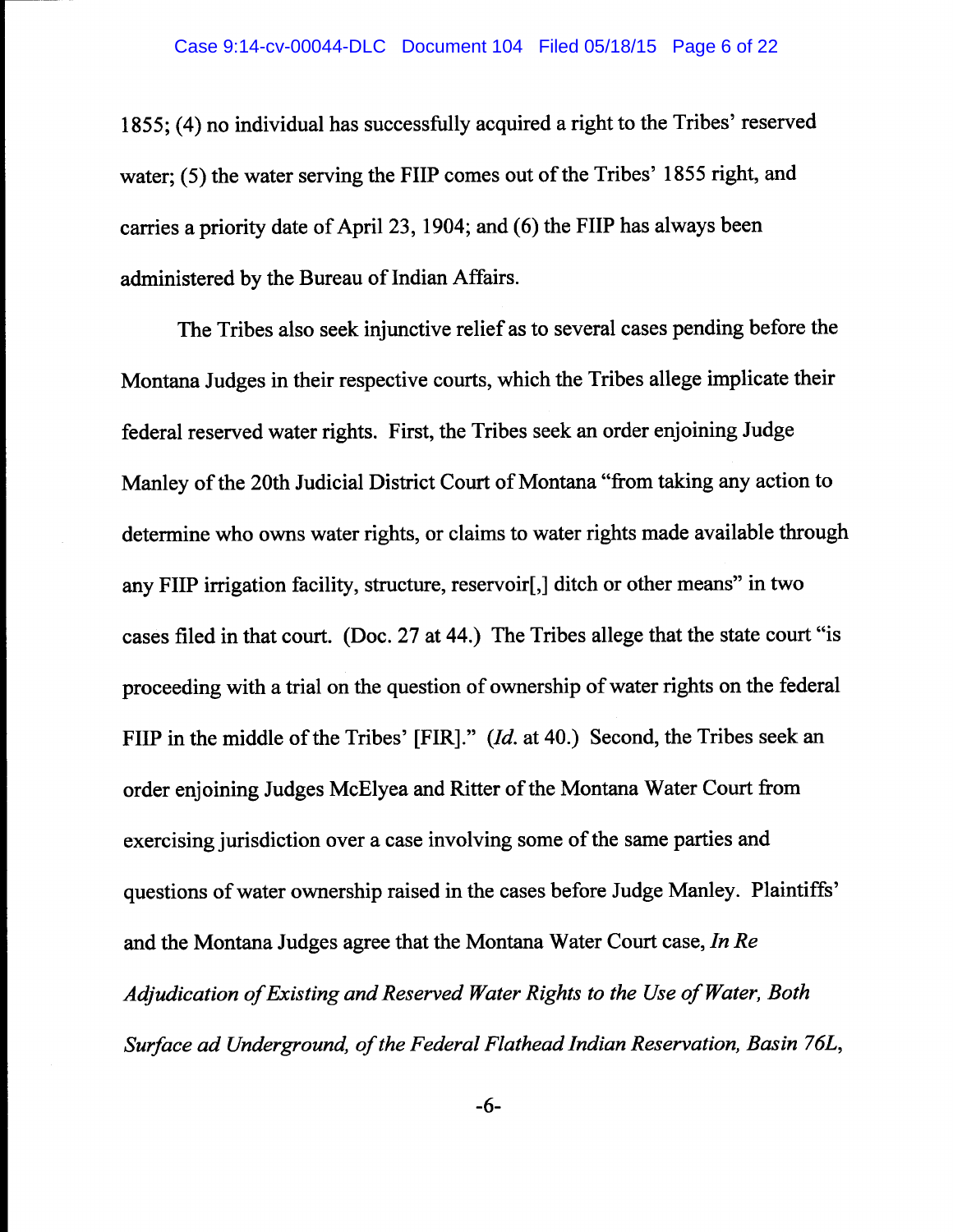Case No. WC-2013-05, has been dismissed.

Defendants filed the instant motions to dismiss in mid-2014. In response to a request from the Court, the parties also filed status reports addressing the impact upon this case, if any, of adoption of the CSKT Compact by the Montana Legislature. Ultimately, the Montana Legislature's action on the CSKT Compact is but one step in a longer process and does not moot the Tribes' claims, although it certainly may alter the status and posture of the state court proceedings.

### LEGAL STANDARDS

Either by motion or on its own, a court should dismiss an action for lack of subject matter jurisdiction under Rule 12(b)(l) of the Federal Rules of Civil Procedure if it determines it does not have "power to hear the case." *Morrison v. Natl. Australia Bank. Ltd.,* 130 S.Ct. 2869, 2877 (2010) (citations omitted). Where the attack on a plaintiff's jurisdictional averments is "facial," i.e. the movant "accepts the truth of the plaintiff's allegations but asserts that they are insufficient on their face to invoke federal jurisdiction," a district court reviews the motion as it would a motion to dismiss for failure to state a claim. *Leite v. Crane Co.,* 749 F.3d 1117, 1121 (9th Cir. 2014) (citations and internal quotation marks omitted).

In order to survive a Rule  $12(b)(6)$  motion to dismiss for failure to state a

-7-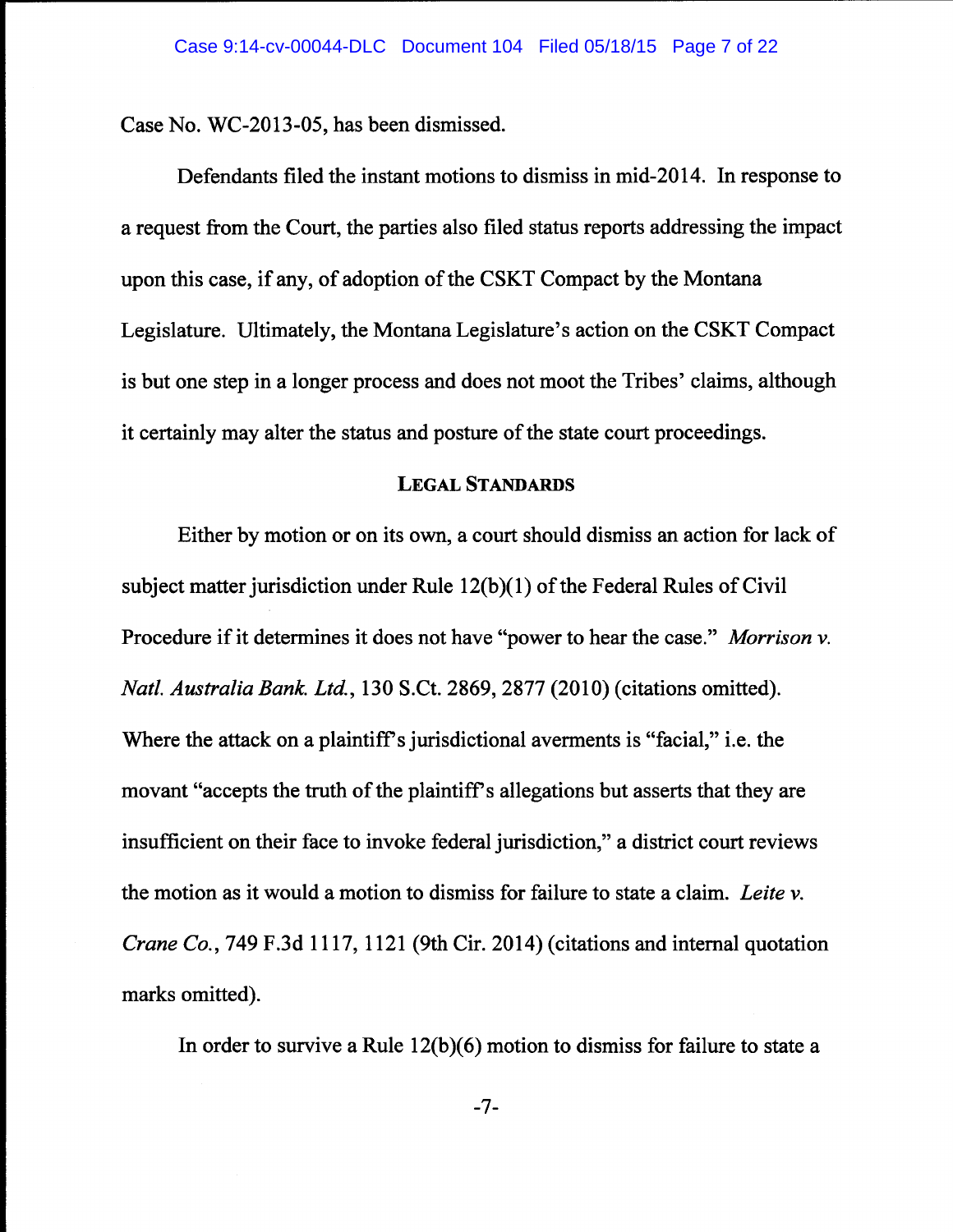claim, a complaint must "contain sufficient factual matter, accepted as true, to state a claim to relief that is plausible on its face." *Ashcroft v. Iqbal,* 556 U.S. 662, 678 (2009). Courts generally limit their considerations under this standard to the allegations in the complaint. *Bell Atl. Corp. v. Twombly,* 550 U.S. 544, 555-559 (2007). Those allegations are accepted as true and viewed in a light most favorable to the plaintiff. *Lazy Y Ranch Ltd. v. Behrens,* 546 F.3d 580, 588 (9th Cir. 2008).

#### ANALYSIS

The Montana Judges, Harms and Stickels, and Attorney General urge the Court to dismiss the Tribes' case based on combinations of the following theories: (1) immunity, (2) abstention, (3) lack of a case or controversy under Article III of the United States Constitution, (4) ripeness, or (5) the Tribes' simple failure to state a claim. The Court finds that the claim for injunctive relief is barred by absolute judicial immunity, and declines to exercise its discretionary jurisdiction over the claim for declaratory relief pursuant to the Declaratory Judgment Act, 28 U.S.C. § 2201. As a result, the Court will not address Defendants' other bases for dismissal.

## I. **Judicial Immunity.**

The Montana Judges filed their motion to dismiss the Tribes' original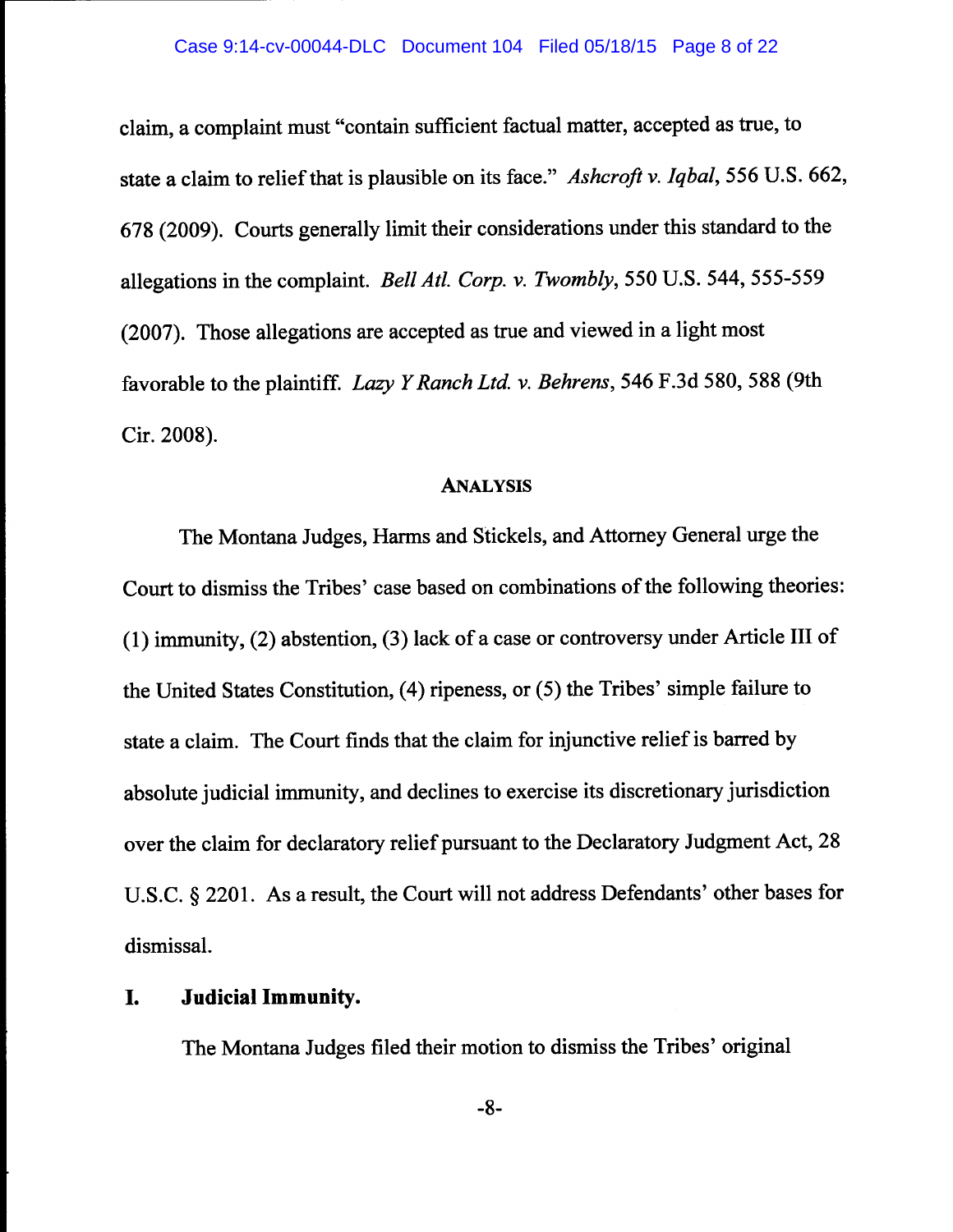Complaint, which named only the respective courts and not the individual judges. Consequently, the Montana Judges assert that the Tribes' claims against them, as state institutions, are barred by the Eleventh Amendment to the United States Constitution. In a footnote in their opening brief and again in their reply brief, the Montana Judges alternatively contend that they are immune from suit on judicial immunity grounds. The Tribes counter that their claims satisfy the exception to the Eleventh Amendment bar contoured in *Ex Parle Young,* 209 U.S. 123, 167 (1908), and thus may proceed. As to judicial immunity, the Tribes claim that both a Montana state statute and a past decision of this Court provide that judicial immunity extends only to suits for damages, not to a suit in equity as is present here. Because the Court finds that the claims against Judges McElyea and Ritter are moot and that Judge Manley is judicially immune from suit, the Court need not broach the issue of sovereign immunity under the Eleventh Amendment.

As an initial matter, dismissal of the Water Court case cited in the Tribes' Amended Complaint renders the claim for injunctive relief against Judges McElyea and Ritter moot. This is not a case of voluntary conduct "capable of repetition, yet evading review." *Friends of the Earth, Inc. v. Laidlaw Envtl. Servs. (TDC), Inc.,* 528 U.S. 167, 190 (2000); *see Wolfson v. Brammer,* 616 F.3d 1045, 1053-1054 (9th Cir. 2010) (the "'capable of repetition, yet evading review' ...

-9-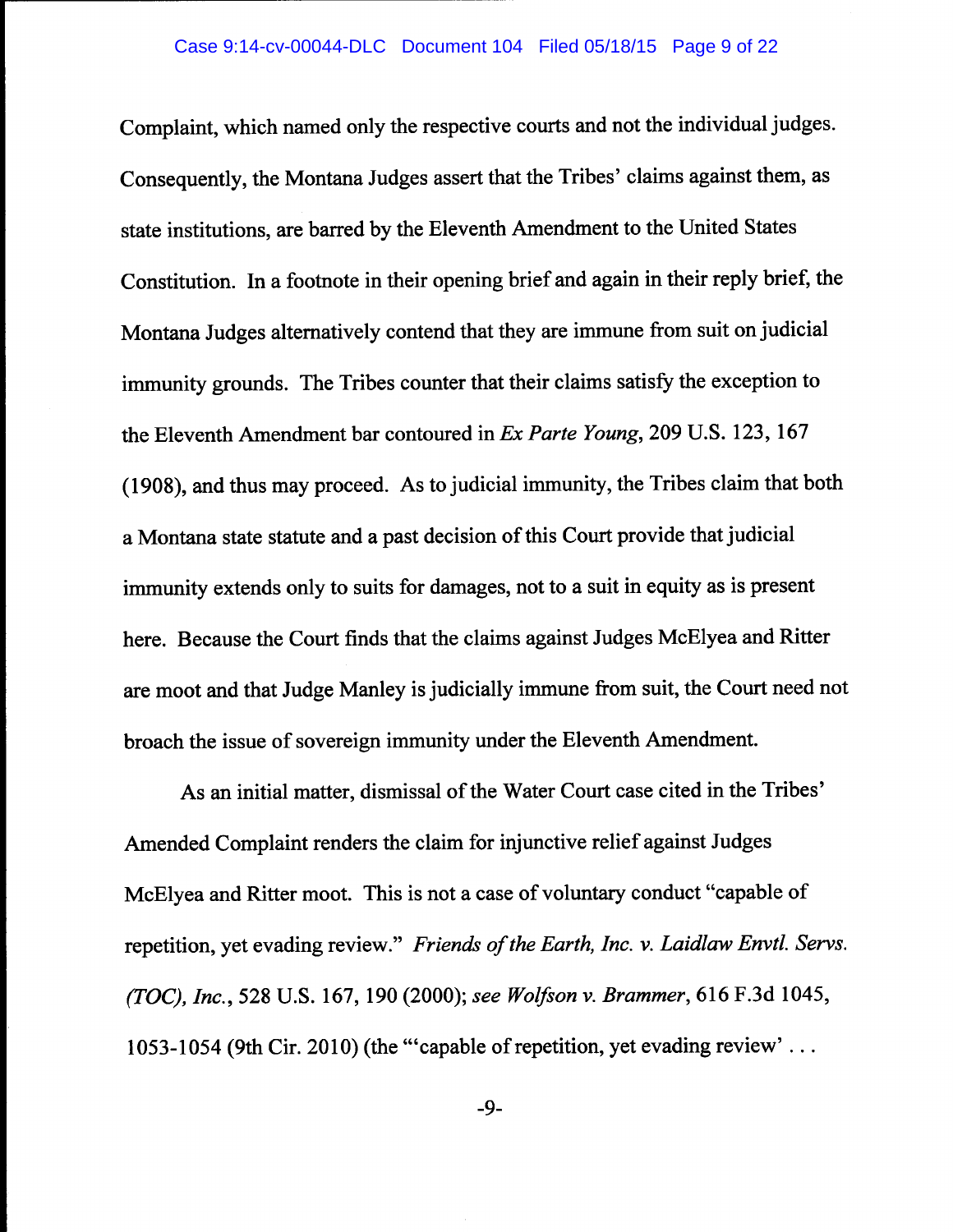exception permits actions for prospective relief to go forward despite abatement of the underlying injury only in exceptional situations where the following two circumstances are simultaneously present: ( 1) the challenged action is in its duration too short to be fully litigated prior to its cessation or expiration, and (2) there was a reasonable expectation that the same complaining party would be subjected to the same action again") (citations omitted). Rather, the only way Judges McElyea and Ritter could again conduct an allegedly unlawful adjudication implicating the Tribes' water rights is if a claimant filed another claim to FIR water in the Water Court. Even then, there is no guarantee that the Tribes would *not* be joined in that action, and thus no guarantee that a subsequent assumption of jurisdiction would violate the McCarran Amendment, 43 U.S.C. § 666. Furthermore, the very nature of publicly-filed water rights claims means that a subsequent Water Court case implicating the Tribes' rights is unlikely to evade review. Judges McElyea and Ritter are no longer viable defendants in this case, and so are dismissed on mootness grounds. The Court then turns to Judge Manley, and dismisses him from this case on immunity grounds.

Judicial immunity is immunity from suit altogether, not merely immunity from liability. *Mireles v. Waco,* 502 U.S. 9, 11 (1991). "Ajudge will not be deprived of immunity because the action he took was in error, was done

-10-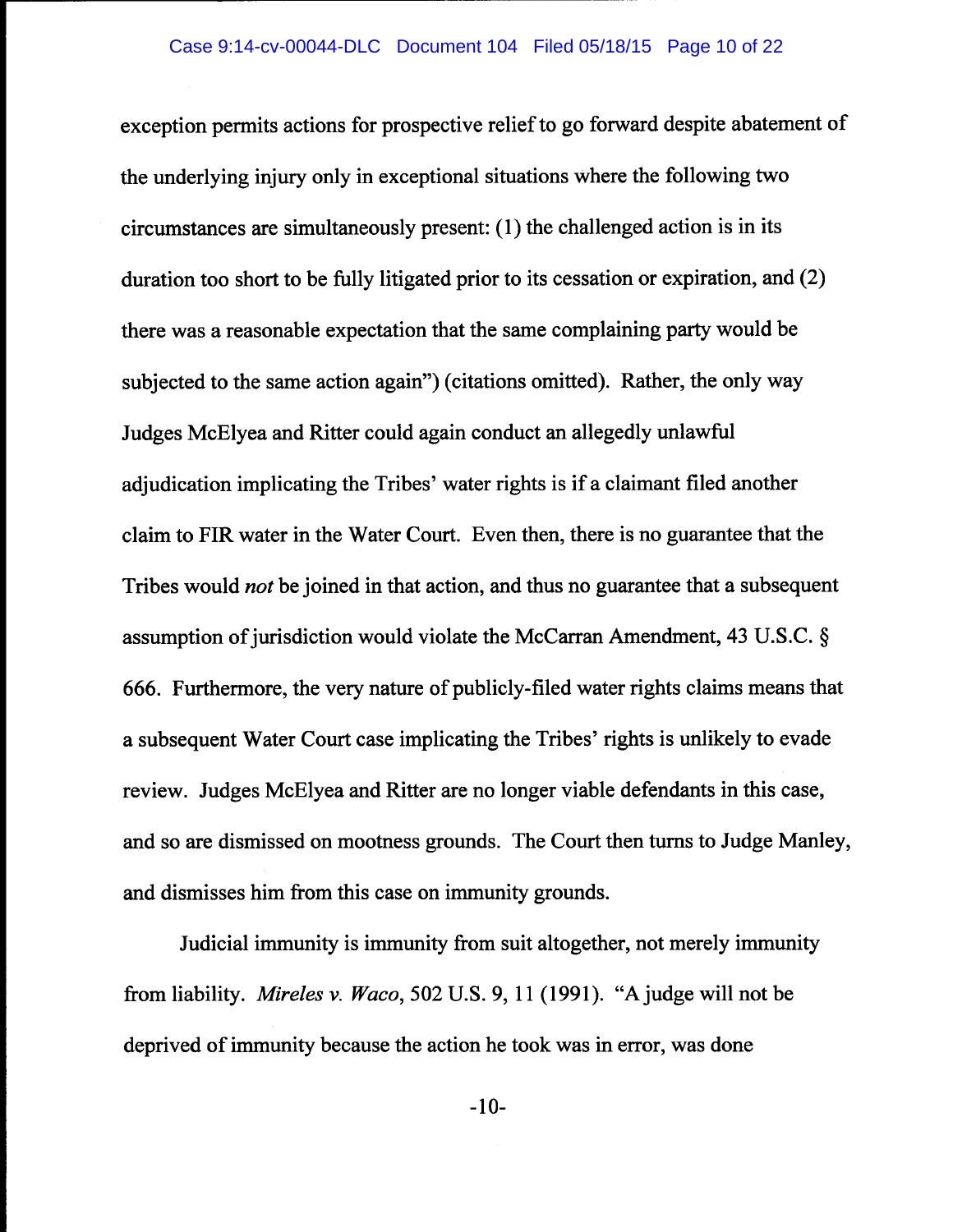maliciously, or was in excess of his authority." *Stump* v. *Sparkman,* 435 U.S. 349, 356-357 (1978); *see Schucker* v. *Rockwood,* 846 F.2d 1202, 1204 (9th Cir. 1988) (per curiam) (citations omitted).

There are two recognized exceptions to the general rule of judicial immunity. First, a judge is not protected as to her non-judicial actions. *Mireles,*  502 U.S. at 11 (citing *Forrester* v. *White,* 484 U.S. 219, 227-229 (1988)). "[T]he factors determining whether an act by a judge is a 'judicial' one relate to the nature of the act itself, i.e., whether it is a function normally performed by a judge, and to the expectations of the parties, i.e., whether they dealt with the judge in his judicial capacity." *Stump,* 435 U.S. at 362.

Second, a judge is "subject to liability ... when he has acted in the clear absence of all jurisdiction." *Id.* at 356. For example, "if a probate judge, with jurisdiction over only wills and estates, should try a criminal case, he would be acting in the clear absence of jurisdiction and would not be immune from liability for his action; on the other hand, if a judge of a criminal court should convict a defendant of a nonexistent crime, he would merely be acting in excess of his jurisdiction and would be immune." *Id.* at 356 n. 7 (citing *Bradley* v. *Fisher,* <sup>80</sup> U.S. 335, 352 (1908)). "[T]he scope of the judge's jurisdiction must be construed broadly where the issue is the immunity of the judge." *Id.* at 356.

-11-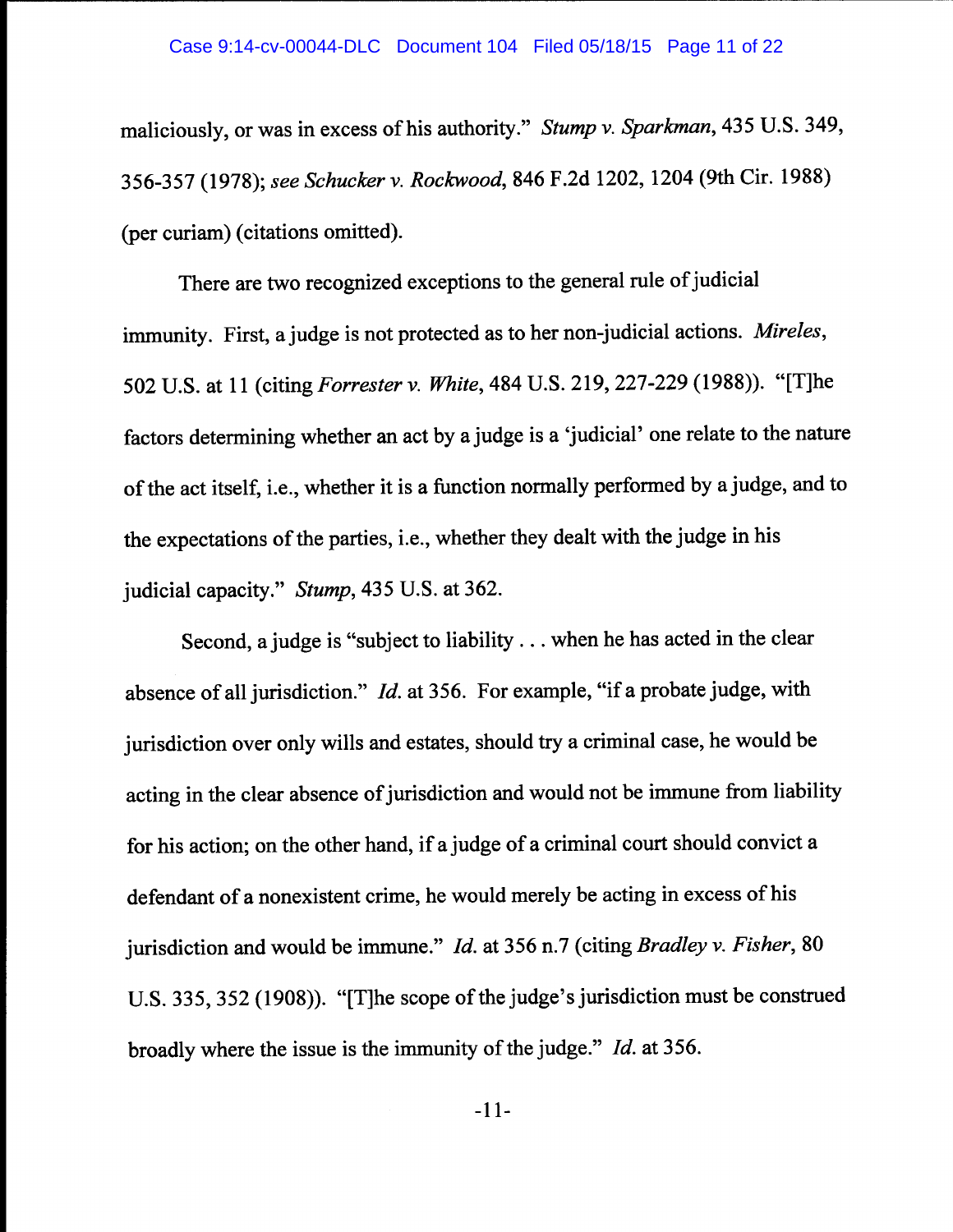### Case 9:14-cv-00044-DLC Document 104 Filed 05/18/15 Page 12 of 22

Judicial immunity precludes the Tribes' injunctive relief claims against Judge Manley. As to the nature of his acts, it cannot be said that Judge Manley's assumption of jurisdiction over the two cases at issue in the Tribes' Amended Complaint constitutes a non-judicial act. Obviously, presiding over cases filed in a judicial district is a function normally performed by judges of that district, and nothing in the Amended Complaint indicates that Judge Manley interacted with the parties in a manner outside his capacity as judge.

As to whether he acted in clear absence of jurisdiction, Montana law confers upon state district courts an important role in the administration of water and the resolution of disputes concerning it. *See e.g.* Mont. Code Ann.§§ 85-2-214(1) (an "action [for adjudication of a water rights claim] is considered filed in the judicial district of the county in which the diversion is made"), 85-2-406(1) ("district courts shall supervise the distribution of water among all appropriators"). However, the task of adjudicating water rights between claimants to a particular basin or body of water falls on the Montana Water Court. *Id.* at§ 85-2-216. Montana law clearly vests state district court judges with jurisdiction and power over water disputes, albeit short of adjudication. As it relates to the rights of the Tribes, both Judge Manley and the Montana Water Court will be constrained by federal law, a fact repeatedly conceded by these Defendants in their motion to

-12-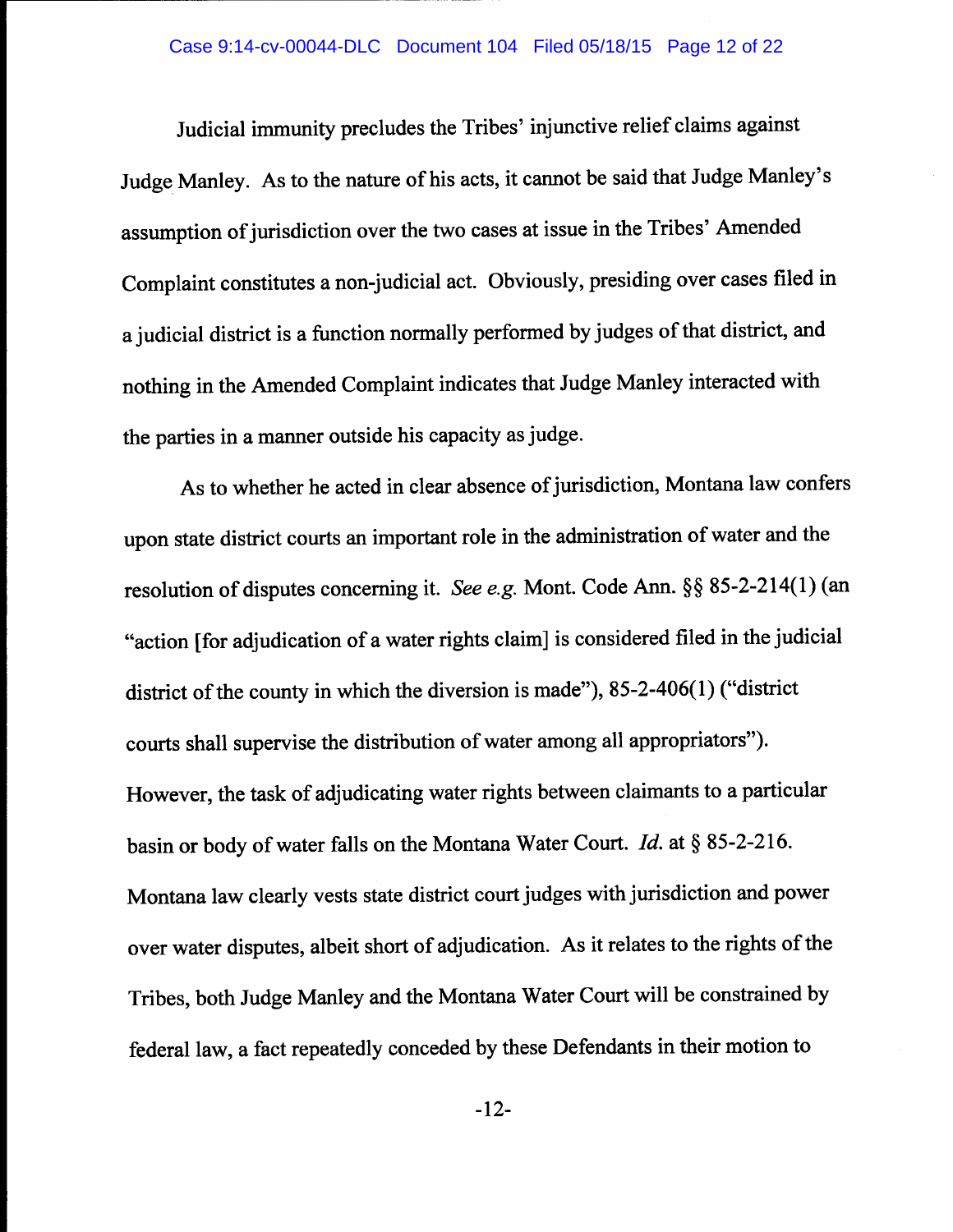dismiss. Consequently, neither this exception nor the non-judicial acts exception to judicial immunity apply.

The Montana Judges and the Tribes disagree as to whether judicial immunity applies to actions seeking injunctive relief. The Tribes cite to Montana Code Annotated  $\S$  2-9-112 for the proposition that state law judicial immunity protects judicial officers only against suits for damages. While the text of the statute certainly confirms the point, given that the Court's jurisdiction in this action is based upon a federal question, there is no basis for importing this state substantive law. The state statute does not define the extent of the Montana Judges' immunity in federal court.

The Tribes further cite this Court's decision in *Leachman v. Hernandez,*  2011 WL 2559837 \* 3 (D. Mont. June 28, 2011), in support of the availability of injunctive relief despite judicial immunity. In *Leachman,* the Court cited the United States Supreme Court's holding in *Pulliam v. Allen,* 466 U.S. 522, 541-542 (1984), providing that judicial immunity, as a form of absolute immunity, does not bar claims for injunctive relief. However, *Pulliam* involved a civil rights claim under 42 U.S.C.  $\S$  1983, and the Court's rationale – that barring injunctive relief against a state court judge would undercut the purpose of the Civil Rights Actappears uniquely applicable to § 1983 claims. Indeed, a number of Ninth Circuit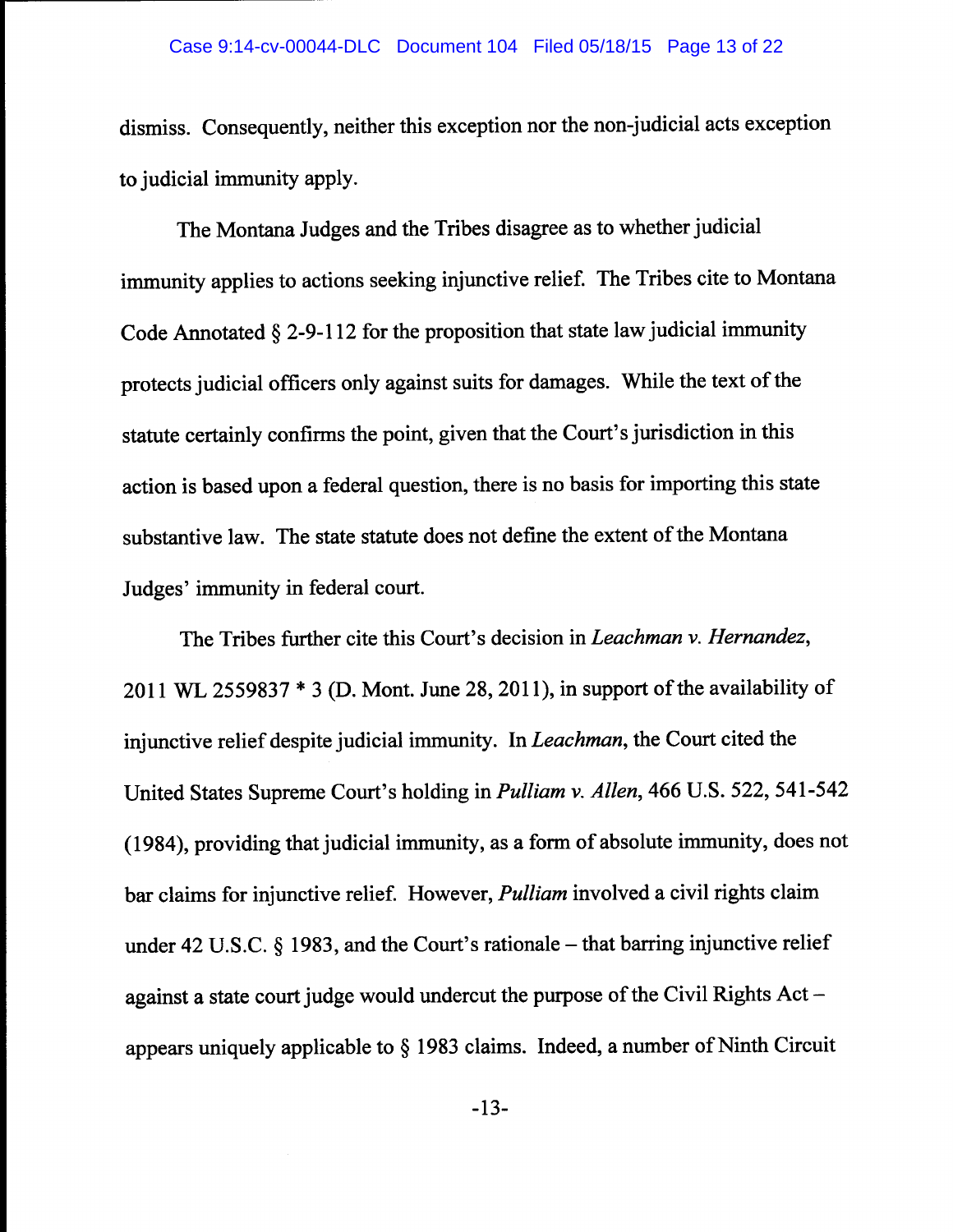and district court decisions after *Pulliam* limit the exception to judicial immunity for equitable claims to suits under§ 1983. *See e.g. Ashe/man v. Pope,* 793 F.2d 1072, 1075 (9th Cir. 1986); *Mullis v. Bankr. Ct.for Dist. of Nev.,* 828 F.2d 1385, 1391-1394 (9th Cir. 1987) (finding that "[i]t is now established that judicial . immunity does not bar declaratory or injunctive relief in actions under § 1983," but does bar such relief in *Bivens* actions); *Eggar v. City of Livingston,* 40 F .3d 312, 317 (9th Cir. 1994); *Brewster v. Wingate,* 2014 WL 3866173 \*1 (N.D. Cal. Aug. 6, 2014) (the "judicial immunity available to state judges sued under§ 1983" does not "extend[] to actions for declaratory, injunctive and other equitable relief') (emphasis added). Moreover, the fact that Congress amended§ 1983 in 1996 to limit the instances in which a judicial officer may be enjoined further speaks to the narrowness of the exception to the rule of judicial immunity. <sup>2</sup>*See Alvarez Acuna v. Fireside Thrift Co., Inc.,* 2006 WL 1312528 \* 4-5 (D. Ariz. May 11, 2006) (noting the effect of the amendment to  $\S$  1983 and concluding that "if a defendant can successfully assert judicial immunity from damages, that immunity will also bar declaratory and injunctive relief'). Ultimately, nothing in *Pulliam* or any of the cases construing it suggest that, across the board, state court judges lack

<sup>2. 42</sup> U.S.C. § 1983 now provides that "in any action brought against a judicial officer for an act or omission taken in such officer's judicial capacity, injunctive relief shall not be granted unless a declaratory decree was violated or declaratory relief was unavailable."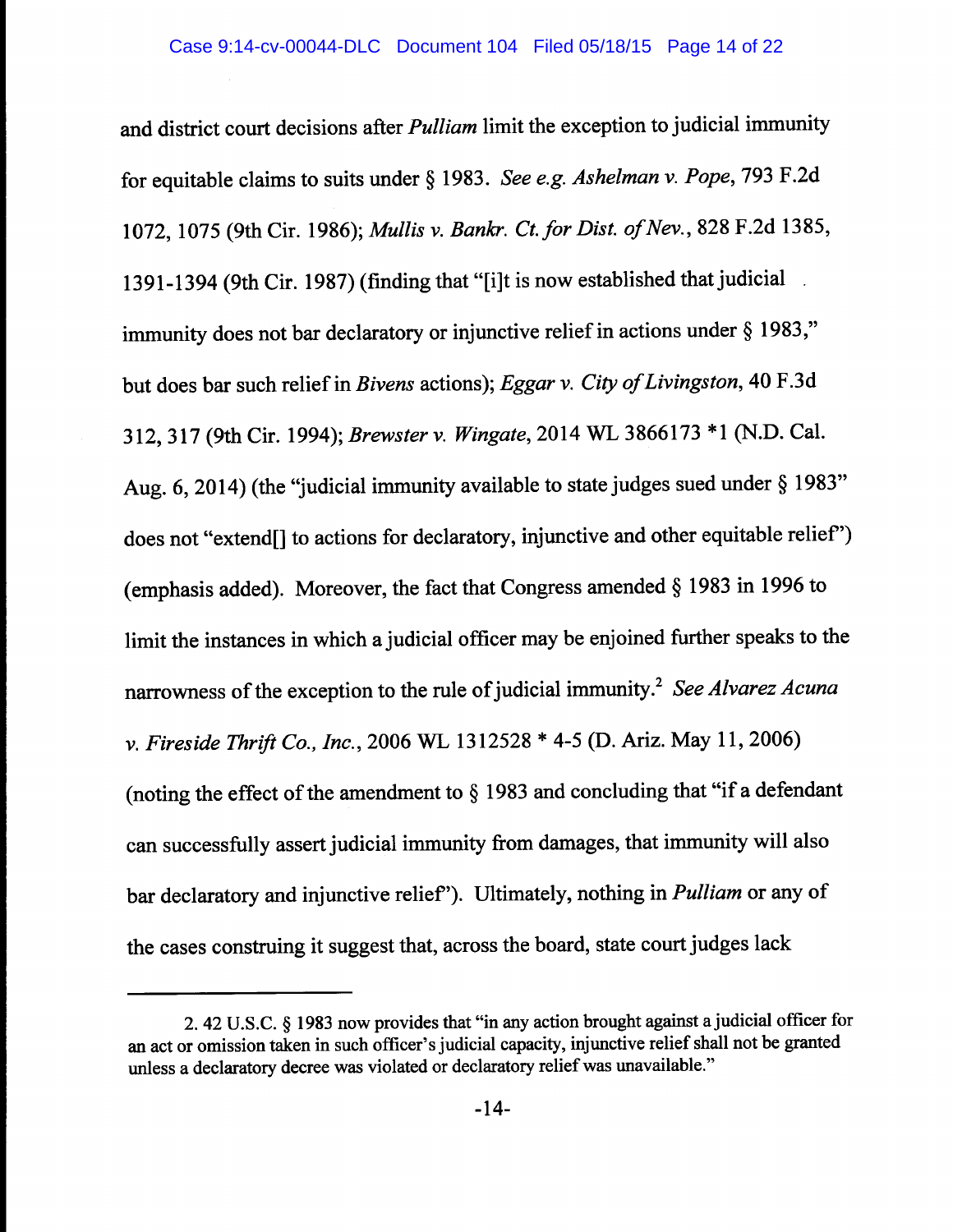immunity from suits claiming injunctive relief. As the Tribes' suit does not include a § 1983 claim, judicial immunity remains available to Judge Manley as a bar to this action.

Based on the foregoing, the Court grants the Montana Judges' motion to dismiss on judicial immunity grounds and dismisses Count II of the Tribes' Amended Complaint.

# **II. Court Discretion Under the Declaratory Judgment Act.**

The Attorney General moves to dismiss the Tribes's claim for declaratory relief, urging the Court to exercise the discretion vested in it by the Declaratory Judgment Act, 28 U.S.C. § 2201, and decline jurisdiction. The Tribes' declaratory claim, by which they purport to seek a "ruling only on the ownership of FIIP water" (Doc. 63 at 11 n.3.), actually contains eleven separate elements. The Tribes ask the Court to "reaffirm<sup>[]</sup> and declar<sup>[e]</sup> that:"

- 1. the Hellgate Treaty did not implicitly diminish aboriginal water rights;
- 2. when the FIR was created the United States reserved all waters on, under and flowing through the Reservation for the Tribes;
- 3. the chain of title to land on the FIR has never been broken and for that reason no lands within the borders of the FIR have ever been part of the public domain or subject to general public land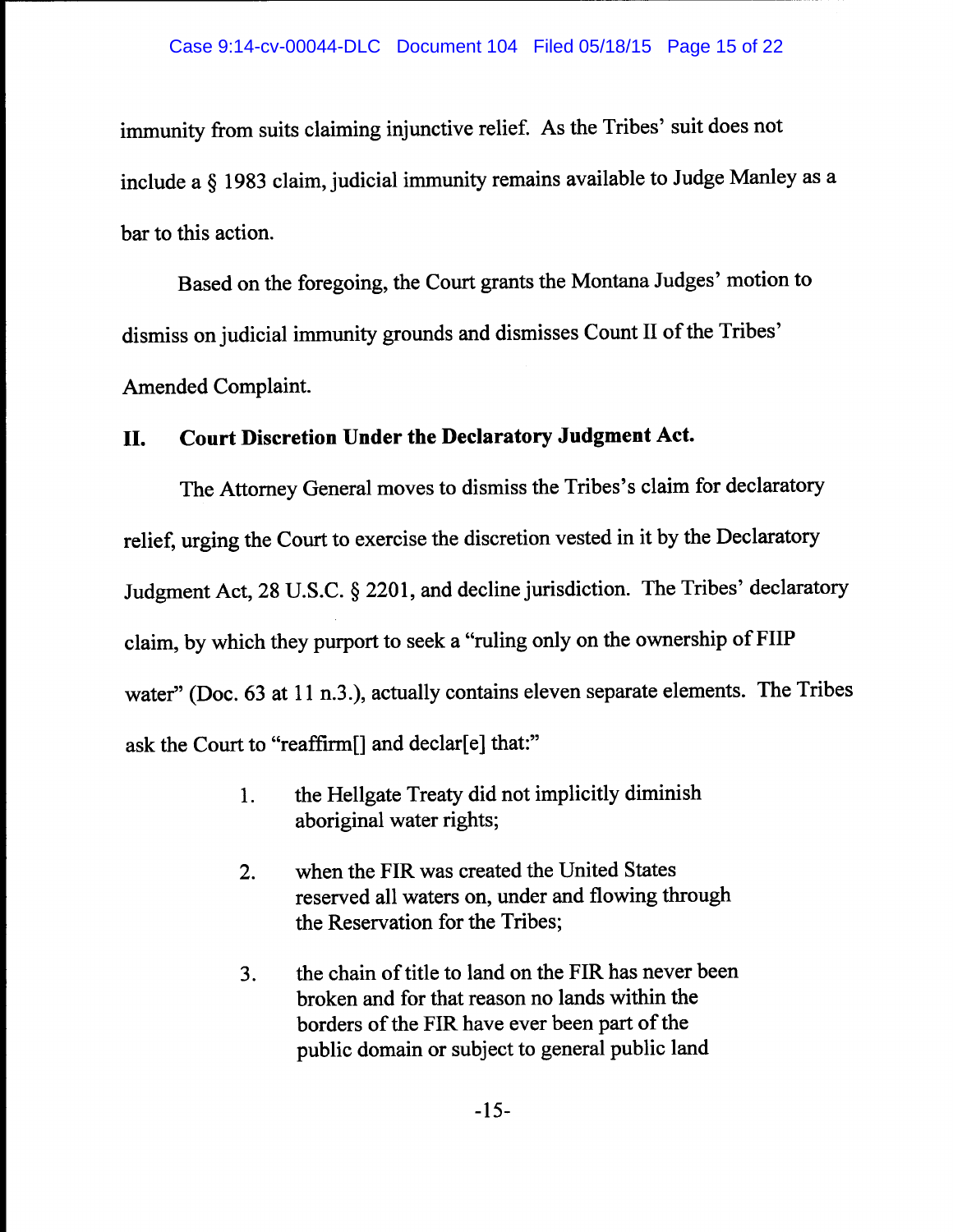laws;

- 4. after the FIR was created the Tribes continued their exclusive and uninterrupted use and occupation of Reservation lands and waters for hunting, fishing and gathering practices. Tribal water rights for nonconsumptive aboriginal uses carry a priority date of "time immemorial."
- 5. all waters of the FIR for consumptive use were reserved by the Tribes pursuant to the *Winters*  Doctrine. The priority date for Tribal and individual Indian consumptive water use is July 16, 1855;
- 6. water rights on the Flathead Indian Reservation could only be acquired as specified by Congress;
- 7. Congress specified the only manner for any non-Indian to acquire a water right on the FHP in the Acts of 1908, 1912, 1914 and 1926, addressed above, and that those conditions have not been met by any person;
- 8. the [Secretary of the Interior] has issued no person a "final certificate of water right" under the FAA;
- 9. the 1904 [Flathead Allotment Act] implicitly reserved to the United States out of the senior pervasive Tribal *Winters* rights a volume of irrigation water to serve the federal purpose of the FHP, with a priority date of April 23, 1904;
- 10. as a matter of federal law the [Bureau of Indian Affairs] is entitled to a volume of irrigation water adequate to maintain beneficial irrigation in the FHP service area when such volumes of irrigation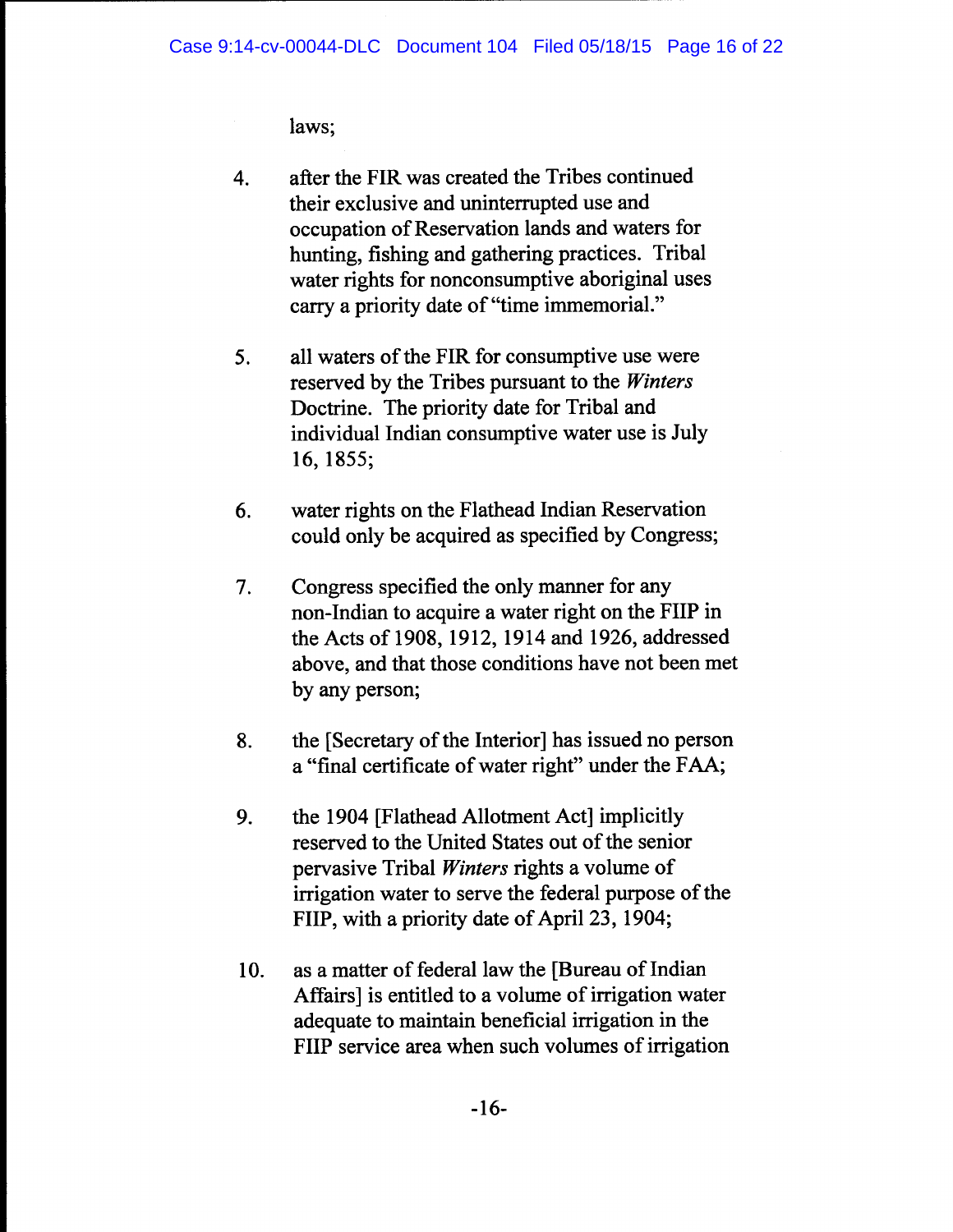water are physically available within the FIR and do not adversely impact the Tribes' "time immemorial" instream flow rights; and

11. FHP has always been a [Bureau of Indian Affairs] Indian irrigation project and not a Bureau of Reclamation irrigation project.

(Doc. 27 at 42-44.) The Tribes' stated purpose in seeking these declarations is "to frame the federal law under which water for irrigation on the FIR will be adjudicated and quantified in a proper general *inter sese* water rights adjudication under the Montana Water Use Act that satisfies the McCarran Amendment, 43 U.S.C. § 666." *(Id. at 8.)* Based on the breadth of the requested relief and the Tribes' intentions in seeking it, the Court agrees with the Attorney General and declines jurisdiction over the declaratory judgment claim.

The Declaratory Judgment Act provides that "in a case of actual controversy within its jurisdiction, ... any court of the United States, upon the filing of an appropriate pleading, may declare the rights and other legal relations of any interested party seeking such declaration, whether or not further relief is or could be sought." 28 U.S.C. § 2201(a). The statute "has been understood to confer on federal courts unique and substantial discretion in deciding whether to declare the rights of litigants," as opposed to conferring "an absolute right upon the litigant." *Wilton v. Seven Falls Co.,* 515 U.S. 277, 287 (1995). "In the declaratory judgment

-17-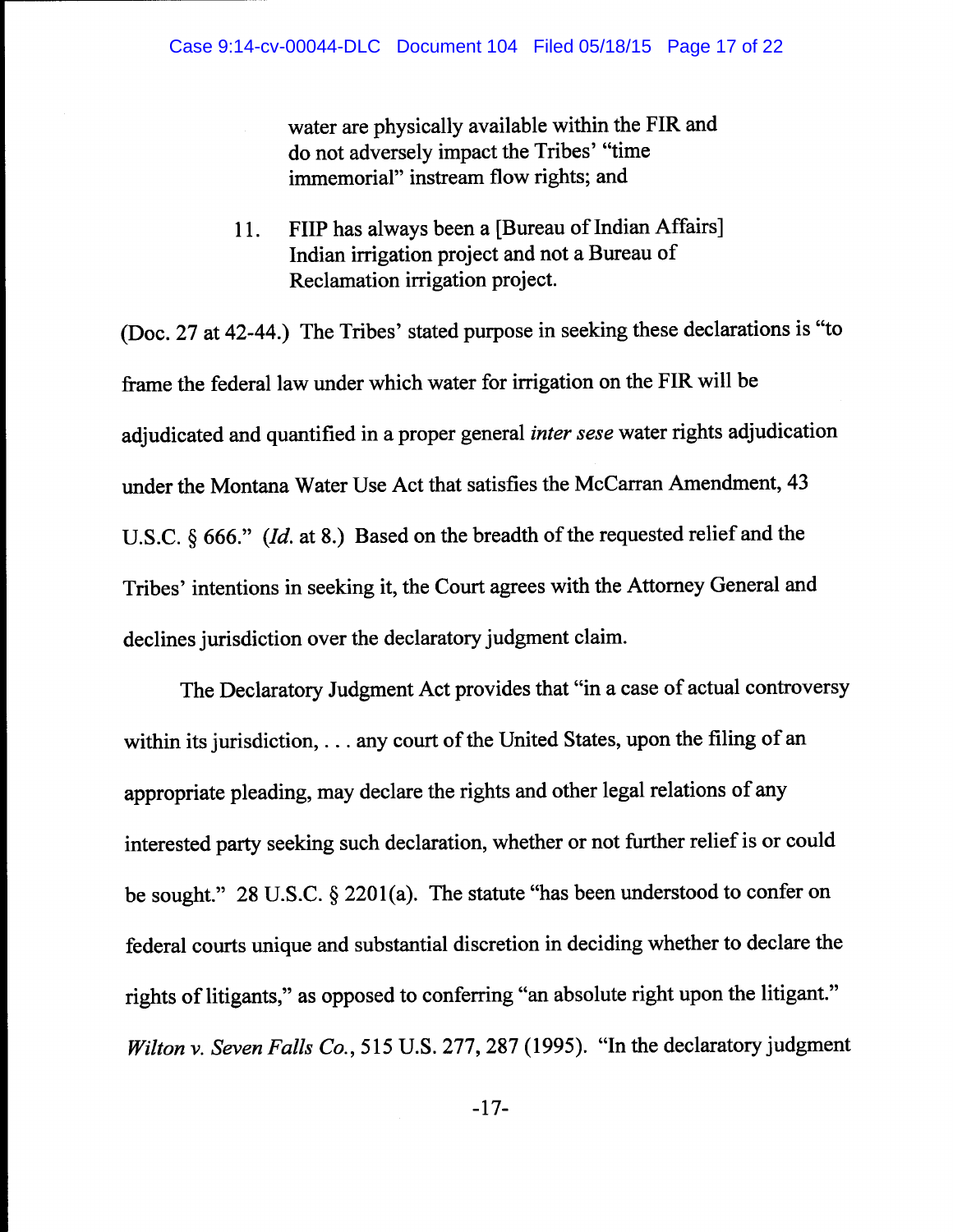context, the normal principle that federal courts should adjudicate claims within their jurisdiction yields to considerations of practicality and wise judicial administration." *Id.* at 288. "The Declaratory Judgment Act embraces both constitutional and prudential concerns," meaning even if constitutional standing and statutory jurisdictional requirements are met, "the district court must also be satisfied that entertaining the action is appropriate." *Gov 't Emps. Ins. Co.* v. *Dizol,*  133 F.3d 1220, 1222-1223 (9th Cir. 1998) (en bane).

The Court's discretion in deciding whether to assume jurisdiction of <sup>a</sup> declaratory judgment action is not without guidance. Generally, the Court "should avoid needless determination of state law issues; it should discourage litigants from filing declaratory actions as a means of forum shopping; and it should avoid duplicative litigation." *Id.* at 1225 (citing *Cont'/ Cas. Co.* v. *Robsac Indus.,* <sup>947</sup> F.2d 1367, 1371 (9th Cir. 1991)); *see Brillhart* v. *Excess Ins. Co. of Am.,* 316 U.S. 491, 495-496 (1942). The so-called *"Brillhart* factors" are not necessarily the end of the inquiry - the Court may also consider "whether the declaratory action will settle all aspects of the controversy; whether the declaratory action will serve a useful purpose in clarifying the legal relations at issue; whether the declaratory action is being sought merely for the purposes of procedural fencing or to obtain a 'res judicata' advantage; or whether the use of a declaratory action will result in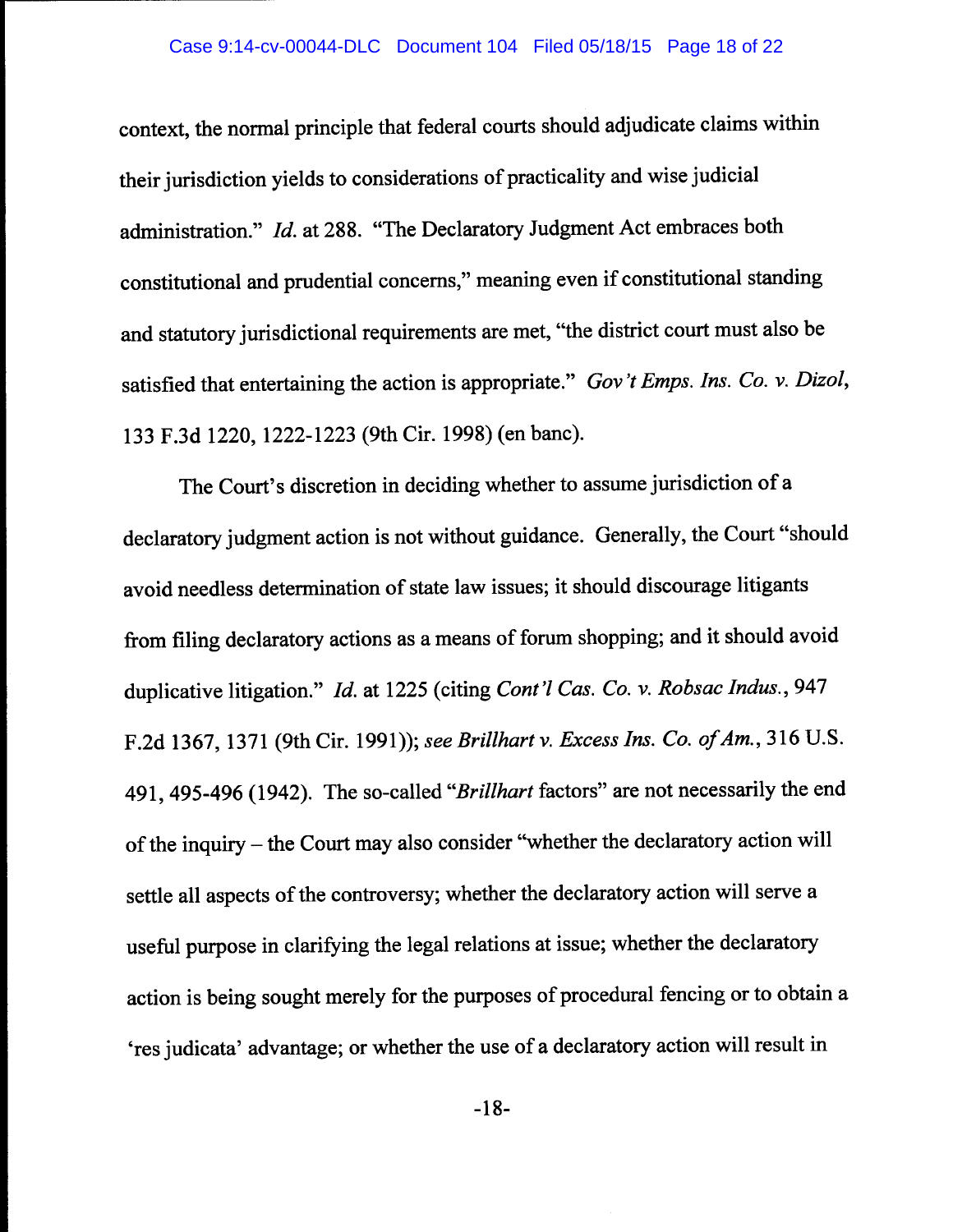entanglement between the federal and state court systems." *Dizol,* 133 F.3d at 1225 n.5 (citations omitted). Moreover, while the Court should not decline jurisdiction over a declaratory claim when other claims are joined with it, the Court "should generally decline to entertain reactive declaratory actions." *Id.* 

Even prior to engaging in a *Brillhart* and *Dizol* analysis, the Court is skeptical that a case or controversy exists here. The Declaratory Judgment Act's standing requirement is met when "the facts alleged, under all the circumstances, show that there is a substantial controversy, between parties having adverse legal interests, of sufficient immediacy and reality to warrant the issuance of <sup>a</sup> declaratory judgment." *Medimmune, Inc. v. Genentech, Inc.,* 549 U.S. 118, 127 (2007) (citations omitted). In their declaratory action, the Tribes essentially seek from this Court a written distillation of the federal law applicable to their FIR water rights claims. (Doc. 27 at 8.) The Tribes allege in the injunctive claim that Judge Manley's assumption of jurisdiction violates the McCarran Amendment, but do not, according to their declaratory claim, intend to leverage this Court's ostensible declaration in the 20th Judicial District. As between the Tribes and the remaining defendants, any alleged confusion over the import of federal tribal water law does not itself give rise to legal adversity. The proper place and time for exposition of the contentions and points of law listed in the Tribes' declaratory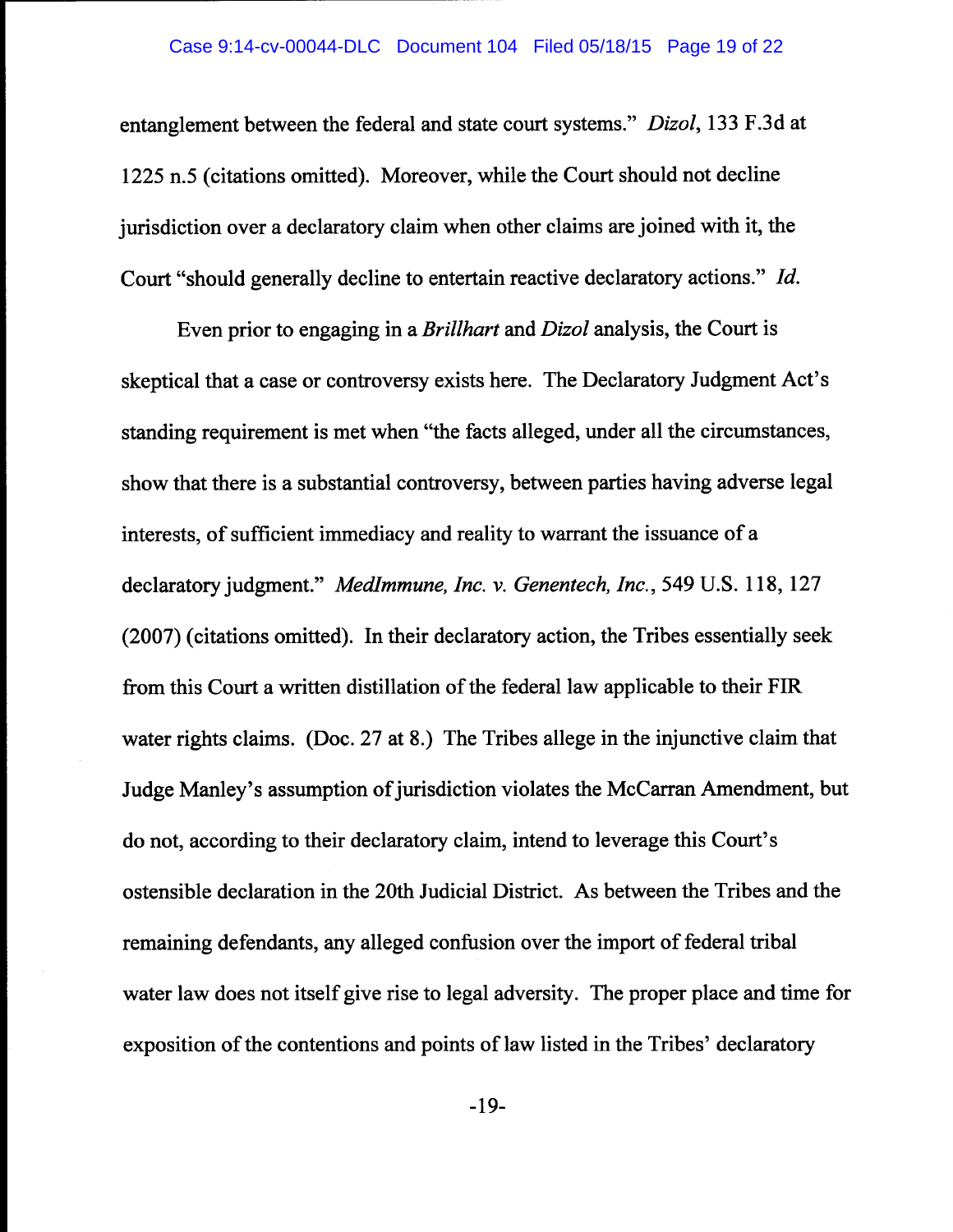prayer for relief is in the future adjudicatory proceeding in the Montana Water Court, not now in this federal forum. In sum, by seeking what amounts to an advisory declaration, the Tribes fail to raise an actual case or controversy amenable to declaratory judgment.

The *Brillhart* and *Dizol* factors further support the Court declining jurisdiction over the declaratory claim. If the CSKT Compact proceeds through the tribal government and Congress, the document will ultimately land in the hands of the Montana Water Court for incorporation into a decree governing the basins and water bodies comprising the FHP. Under this circumstance, a declaration of the kind the Tribes request would serve no purpose  $-$  the CSKT Compact resolves tribal priority to the water at issue. Thus, if all goes as planned by the parties to the CSKT Compact, the Tribes' declaratory claim would be a needless determination of, and entanglement with, what would be a state law issue. On the other hand, if Congress and the tribal government fail to ratify the document, the Tribes will participate as other water rights claim holders do in typical stream adjudications before the Montana Water Court. Under this circumstance, a declaration of the kind the Tribes request would result in duplicative litigation and would encourage forum shopping – the Tribes would likely make the same historical and legal arguments made before this Court if they

-20-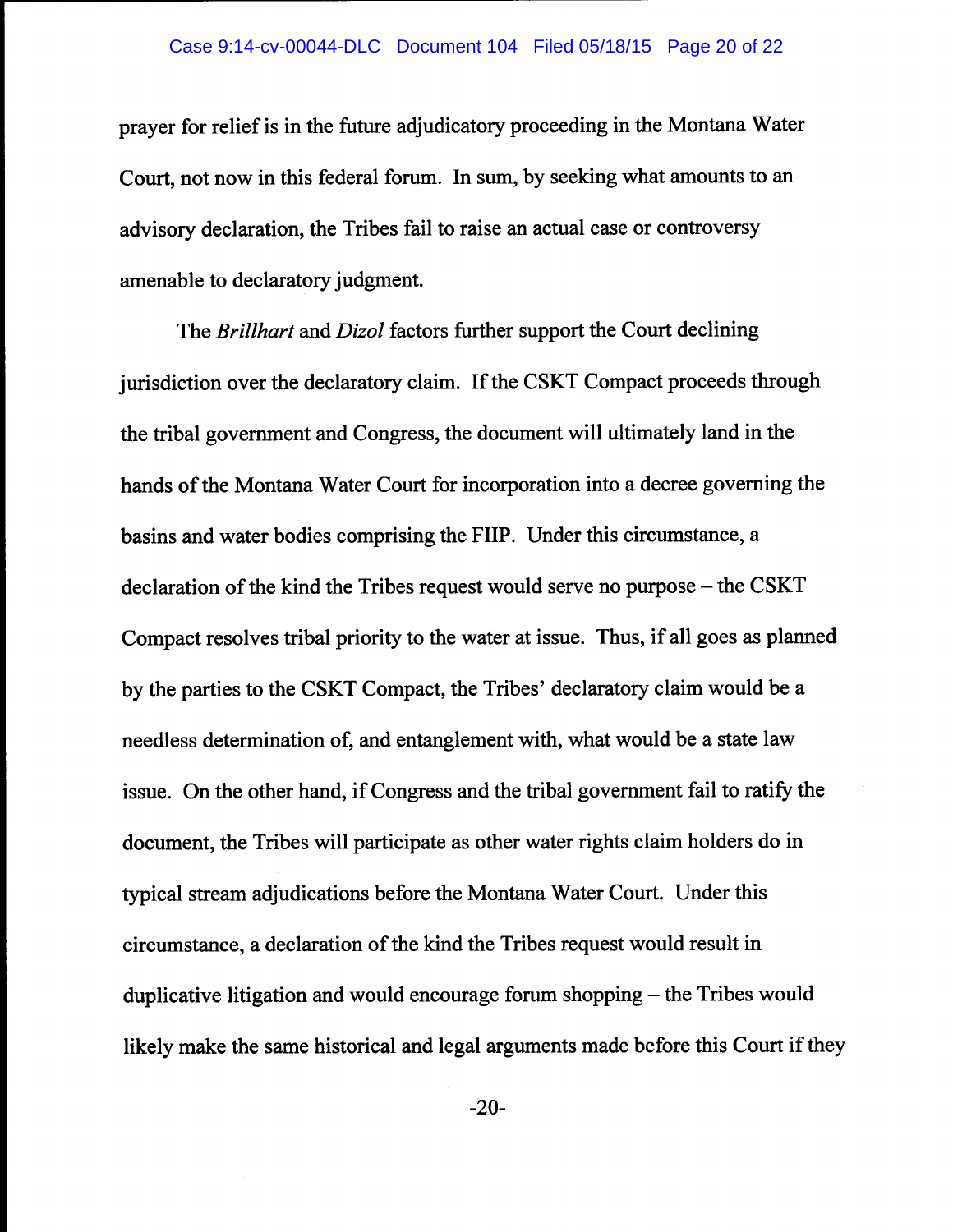### Case 9:14-cv-00044-DLC Document 104 Filed 05/18/15 Page 21 of 22

were to appear before the Montana Water Court without a decree, and they seek a declaration now on the off chance the Montana Water Court gets the law wrong. *Brillhart* counsels against taking jurisdiction of the declaratory claim.

Furthermore, a declaration by this Court certainly will not settle all aspects of the adjudication and quantification of water on the FIR, given that Montana law mandates additional process in the Montana Water Court. The Tribes' ask the Court to restate what it contends are settled principles and points of law. If that is the case, then no order of the Court will necessarily afford those principles greater weight in proceedings before the Montana Water Court. Likewise, there is no reason to think that the Montana Water Court will get the law wrong to the extent this Court needs to intervene and issue advisory opinions.

Judge Manley and the Montana Water Court are duty-bound to follow federal law, which in this case appears well established, and this Court has no reason to believe they will fail to do so.

Based on the foregoing, the Court grants the Attorney General's motion to dismiss on discretionary grounds pursuant to the Declaratory Judgment Act, and dismisses Count I of the Tribes' Amended Complaint.

Accordingly, IT IS ORDERED that:

( 1) Defendants Montana Judges' motion to dismiss (Doc. 28) is